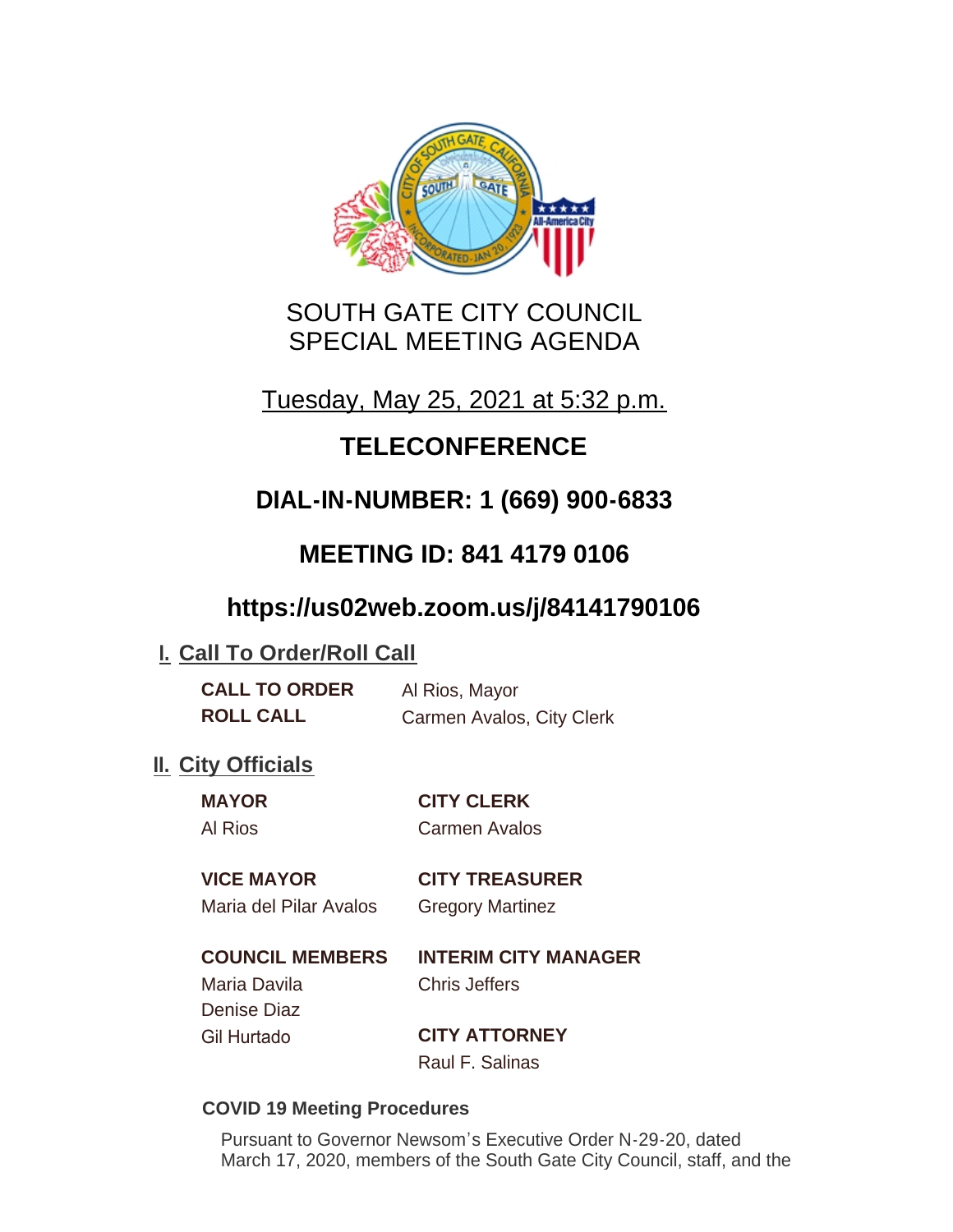March 17, 2020, members of the South Gate City Council, staff, and the public will participate in the May 25, 2021 meeting via a teleconference. To avoid exposure to COVID-19 this meeting will be held with City Council Members participating via teleconference by calling Dial-in-Number: 1 (669) 900-6833 and Meeting ID: 841 4179 0106 and https://us02web.zoom.us/j/84141790106

#### **Procedure for Participation:**

Any person wanting to participate may request to "speak" on an agenda item. Once acknowledged and authorized by the Mayor the person may speak. Alternatively, any person may submit comments on an item electronically by emailing cavalos@sogate.org. Submissions by email must be received *45 minutes* prior to the posted start time of the meeting if emailing subject/public comment. *All emails will be made part of the record, copies to City Council and filed.*

Subject line should read: **COMMENTS FOR ITEM \_\_\_\_\_, MEETING OF MAY 25, 2021**.

Please note, you will enter the meeting muted, but if you want to comment on an Agenda Item or during the public comment portion of the Agenda, raise your hand or press \*9 at the appropriate time indicated by the Mayor. When you are selected to speak, you will hear that you are unmuted, this is the time to make your public comments. Your patience with these changes is appreciated as the City adjusts to new ways of conducting business during the COVID-19 pandemic. Thank you.

**Accessibility:** Reasonable accommodations for individuals with disabilities will be handled on a case-by-case basis and in accordance with the Americans with Disabilities Act and Governor Newsom's Executive Order N-29-20. Please call the Office of the City Clerk at 323.563.9510.

### **Meeting Compensation Disclosure III.**

Pursuant to Government Code Section 54952.3: Disclosure of compensation for meeting attendance by City Council Members is \$650 monthly regardless of the amount of meetings.

### **Closed Session: (ATTY) IV.**

#### **1. CONFERENCE WITH LEGAL COUNSEL – PENDING LITIGATION**

Pursuant to Government Code Section 54956.9(a), 54954.9(b)(3)(C)

- a. Suzy Brissette v. City of South Gate
- b. Layton Kling v. City of South Gate
- c. Jeanne Caruso v. City of South Gate (WCAB)

Documents:

#### CLOSED SESSION MEETING OF 05-25-2021 PDF

#### **2. CONSIDER THE EVALUATION OF PERFORMANCE OF A**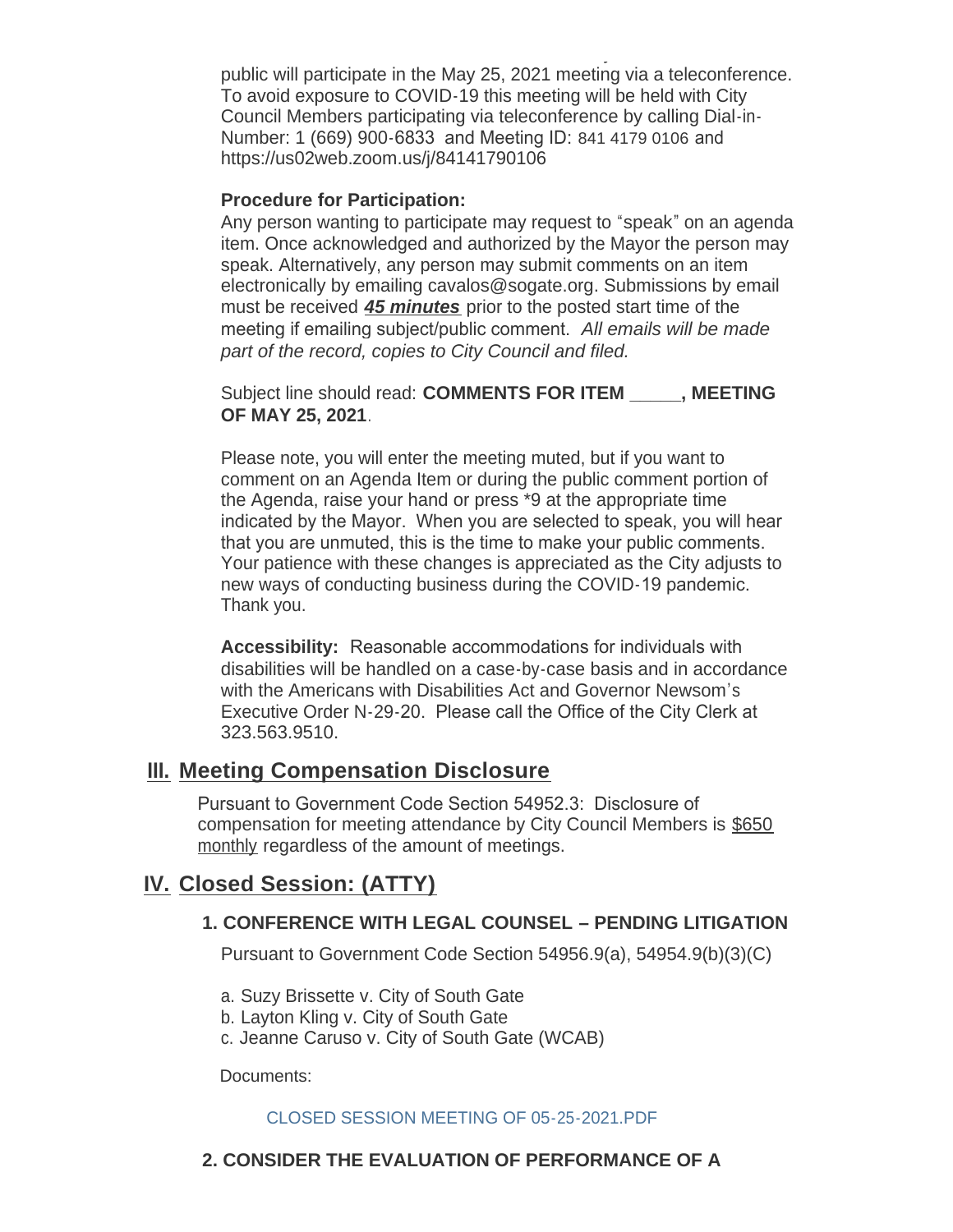#### **PUBLIC EMPLOYEE**

Pursuant to Government Code Section 54957(b)(1)

a. Interim City Manager

#### **3. CONFERENCE WITH LABOR NEGOTIATOR**

Pursuant to Government Code Section 54957.6

Agency Representation: Chris Jeffers, Interim City Manager

Unrepresented Employees: Top Management/Department Directors, Hourly Employees

Employee Organizations: SGMEA, SGPMMA, SGDMA, SGPMA, SGPOA

### **Special Meeting Adjournment V.**

I, Carmen Avalos, City Clerk, certify that a true and correct copy of the foregoing Meeting Agenda was posted on May 19, 2021 at 3:15 p.m., as required by law.

Carmen Avalos, CMC City Clerk

Materials related to an item on this Agenda submitted to the City Council after distribution of the agenda packet are available for public inspection in the City Clerk's Office

> 8650 California Avenue, South Gate, California 90280 (323) 563-9510 \* fax (323) 563-5411 \* [www.cityofsouthgate.org](http://www.cityofsouthgate.org/)

In compliance with the American with Disabilities Act, if you need special assistance to participate in the City Council Meetings, please contact the Office of the City Clerk.

Notification 48 hours prior to the City Council Meeting will enable the City to make reasonable arrangements to assure accessibility.